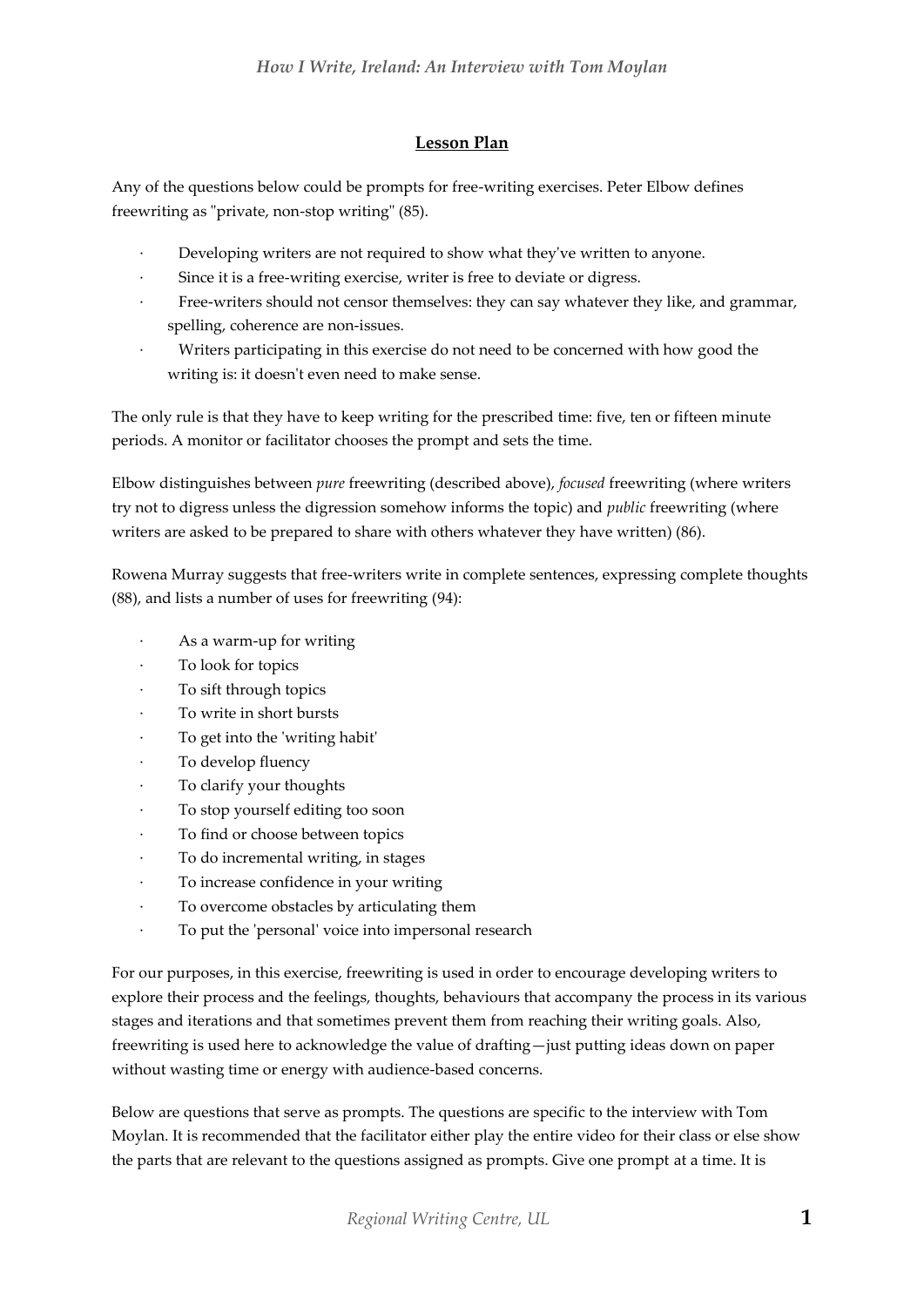recommended that the writing session be followed by an opportunity to share thoughts or responses, either as a class, in small groups or in pairs.

Facilitators are free of course to come up with their own questions. What follows are samples.

- 1. Tom describes his process as linear. He has to have an outline, and he has to have a beginning, middle and end. He says he could never write the middle section before finishing the beginning section. Do you write without an outline? And are you unable to write the middle or end before you have completed the beginning? What is your process like?
- 2. Tom plans, putting out his material in an outline, before going to bed. In the morning, he 'downloads' the work he has done in his sleep straight away. Later in the day, he edits. What is your routine, if you have one? Are you a morning or evening writer?
- 3. Tom's process has been heavily influenced by some of the people he has taught, including painters and architects. From painters, he has learned to layer. He says this approach has helped him to be less linear, more recursive, moving forward and backward along the text as it develops? Is your writing process influenced from other para- or extra-linguistic processes? How have they affected your writing process?
- 4. Tom speaks his text into a Dragon, a software programme that types the words he speaks. He describes the drafting stage as 'that stage of talking' and says that Dragon has given him a new, a livelier voice. Do you talk out your paper before you write it? Do you need to verbalise it in conversations or discussions with other interested parties before you are able to write? What role does talking play in your writing process?
- 5. Technology has changed Tom's writing process. The word processor and Dragon have impacted his process in specific, but different ways. How has technology changed the way you write?
- 6. Tom says he goes through a lot of steps in taking notes, but he is not meticulous. He writes notes on the back of books, on post-its stuck in books, on scraps of paper or in notebooks. Often, Tom would even forget when drafting that he'd even written many of the notes he had taken. How do you keep notes? Are you meticulous? And do you refer back to those notes when drafting? What role do the notes you have taken play in your process?
- 7. In response to a question of how he comes up with something to write about, Tom identifies requests to speak at conferences or to engage in a book project as events that motivate a focus on a particular issue in his field. Otherwise, Tom is constantly mining, reading on his topic, so he never has that 'eureka moment'. Do you have a methodical approach to finding a topic or does the recognition of a relevant topic suddenly appear? How do you identify an issue to write about?
- 8. One of Tom's anxieties stems from what many refer to as 'the imposter syndrome', a feeling that you are not worthy of the status to which you have attained and that any day now, someone will expose you for what you are: in Tom's case, a trucker like his dad. This anxiety stems from Tom's realisation that he grew up in a working-class house with no books and no cultural capital. What role has social or cultural capital played in your evaluation of yourself as a writer or academic?
- 9. Tom likes to collaborate on publications, partly because those others are motivating, but also because he trusts them to be critical, but fair respondents. Do you prefer to write alone or to collaborate with others? What roles to other people play in your writing process?
- 10. Tom suggests that a negative tone predominates in literary criticism, suggesting that daring to speak about something is unfashionable in academics. In the same breath, he brings up his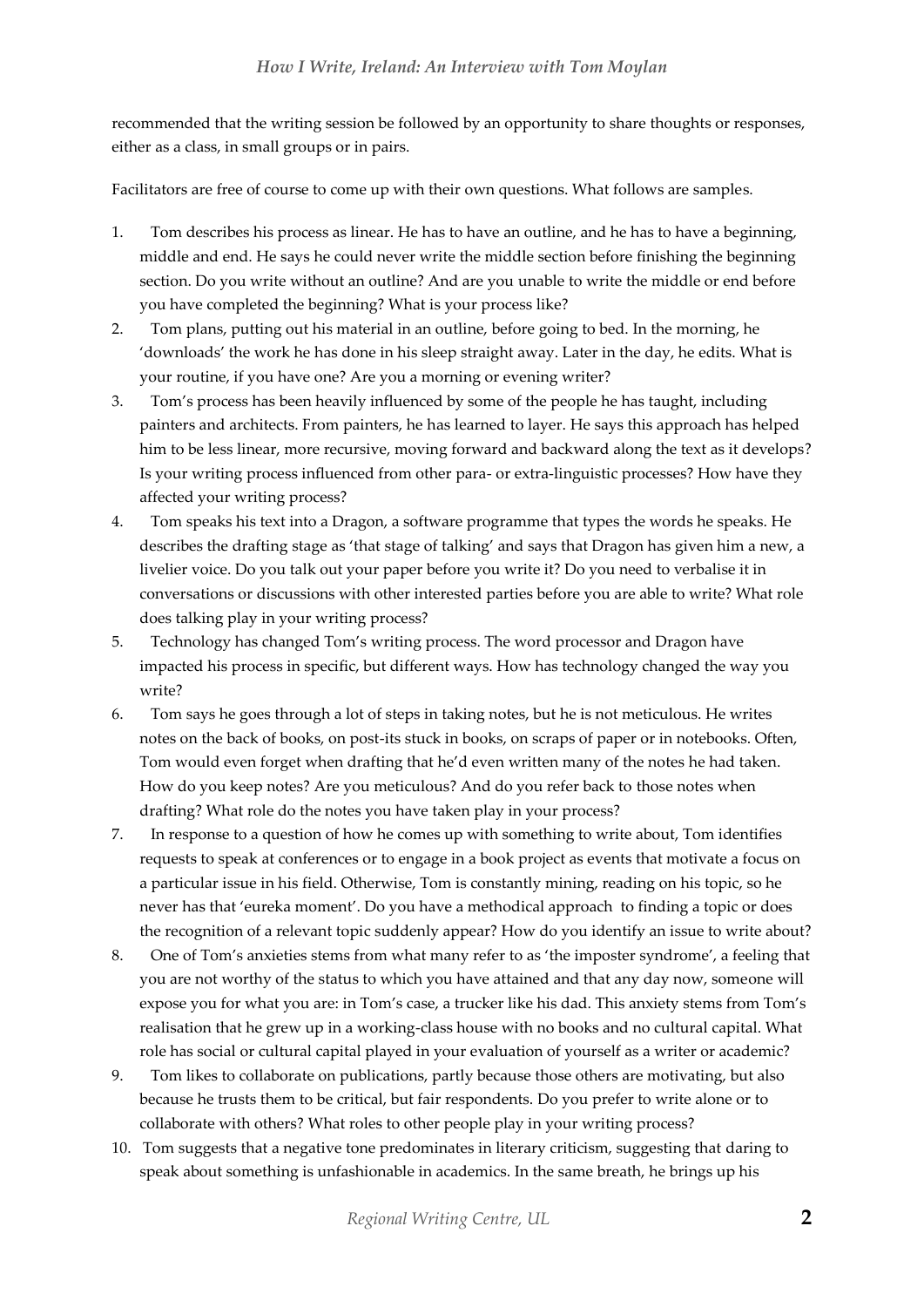experience of writing his Ph.D. thesis, which he didn't really need to do, as he already had tenure. This allowed him a greater freedom, allowed him to treat his thesis as a creative act, rather than an academic exercise. Is there room for creativity in academic work? What would you do differently if you were able to treat your FYP/Master's Dissertation/Ph.D. Thesis as a creative act.

- 11. Tom says that there's a way of ending a paper without sounding like you're ending a paper, "without going through that kind of mechanical thing of saying: in this paper, I have just done  $x$ , y and z", but of ending with an opening up of a space for further discussion. He suggested ending with a question or with quotations or poetry. How do you end your papers? What is wrong with a summary of what you did in your paper? What other ways could your ending be an opening?
- 12. Finding a time for writing is something that busy people like teachers or working students confront all the time. Tom's strategy is to look at gaps and spaces in his schedule. He would write in bursts during two or three day chunks of time or periods of two or three weeks if possible. What is your strategy? How do you find time to write? Can you write in shorter bursts of two or three hours, or do you need days at a time? What works for you?
- 13. The concept of a 'transition day' arose during the interview with Tom, the transition between teaching and writing. When writers finally get a two or three day break from teaching, they find it difficult to get stuck in on the first day, and there is a lot of guilt associated with what they perceive to be procrastination. This might be the experience of postgraduate TAs as much as it is the experience of Lecturers. Tom recommends 'creative dithering' as an option, using the time to edit, for instance. Do you experience this difficulty in transitioning between one mode of your life and writing? Is it an emotional experience? And what are your 'creative dithering' strategies?
- 14. Tom finds it helpful to read aloud when revising. He says it is a good way "to catch things", but also warns against destroying something that worked real well in "the original moment", something that was said in a way that most precisely captures the meaning you want to convey. Do you read aloud to hear grammatical errors or clunky rhythms? Are you careful to preserve what sounds right to you? What is your revision strategy?
- 15. Tom uses deadlines and a motivator. He likes to get things done well in advance of the deadline so that he can edit and polish before submitting. Do you wait until the deadline is upon you before you get going? Or are you like Tom, getting as much done as possible well before the deadline? How do you use deadlines?